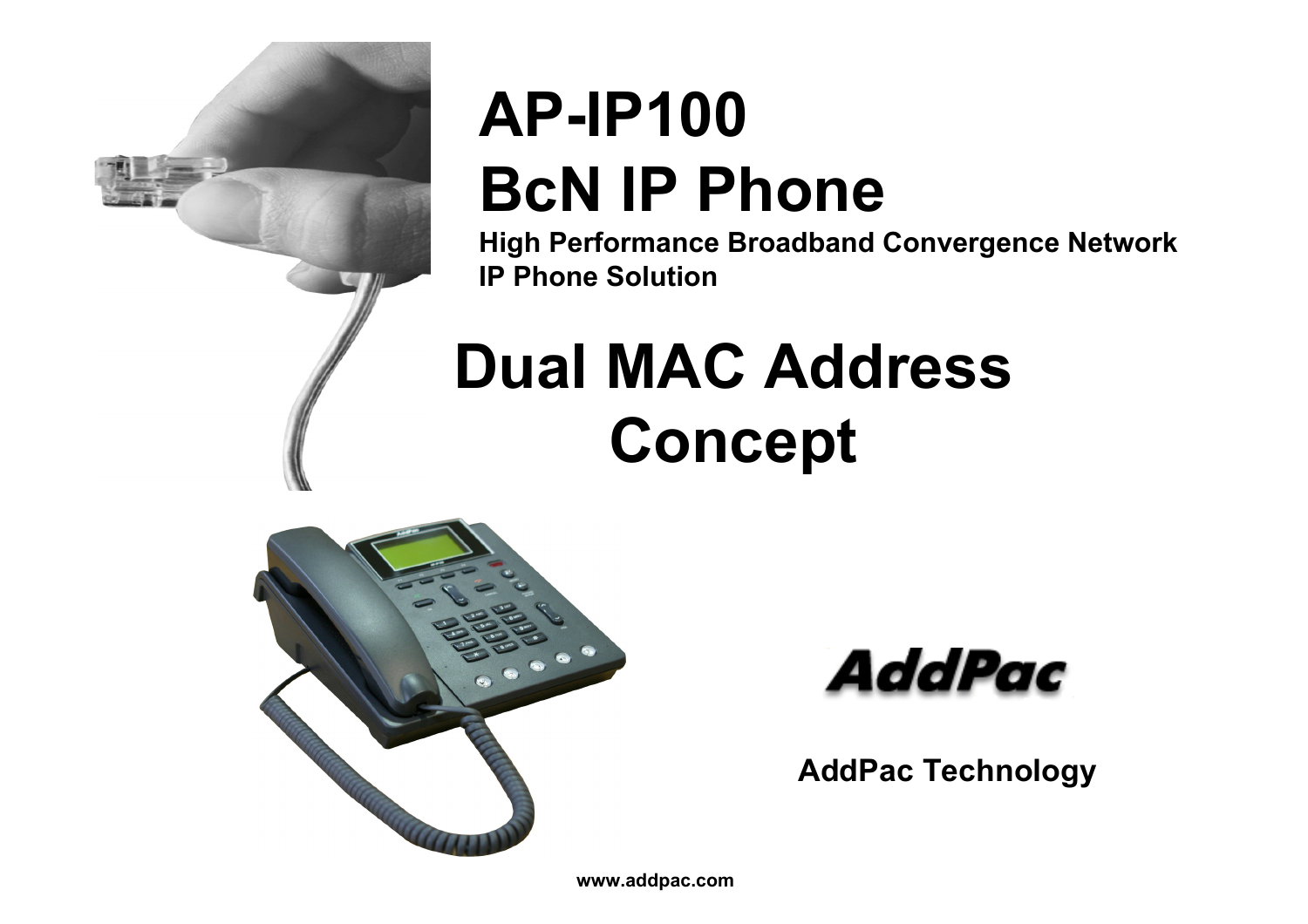

- •AP-IP100 H/W Specification
- •QoS Enabled VoIP Service
- Dual MAC Address Features
- Network Diagram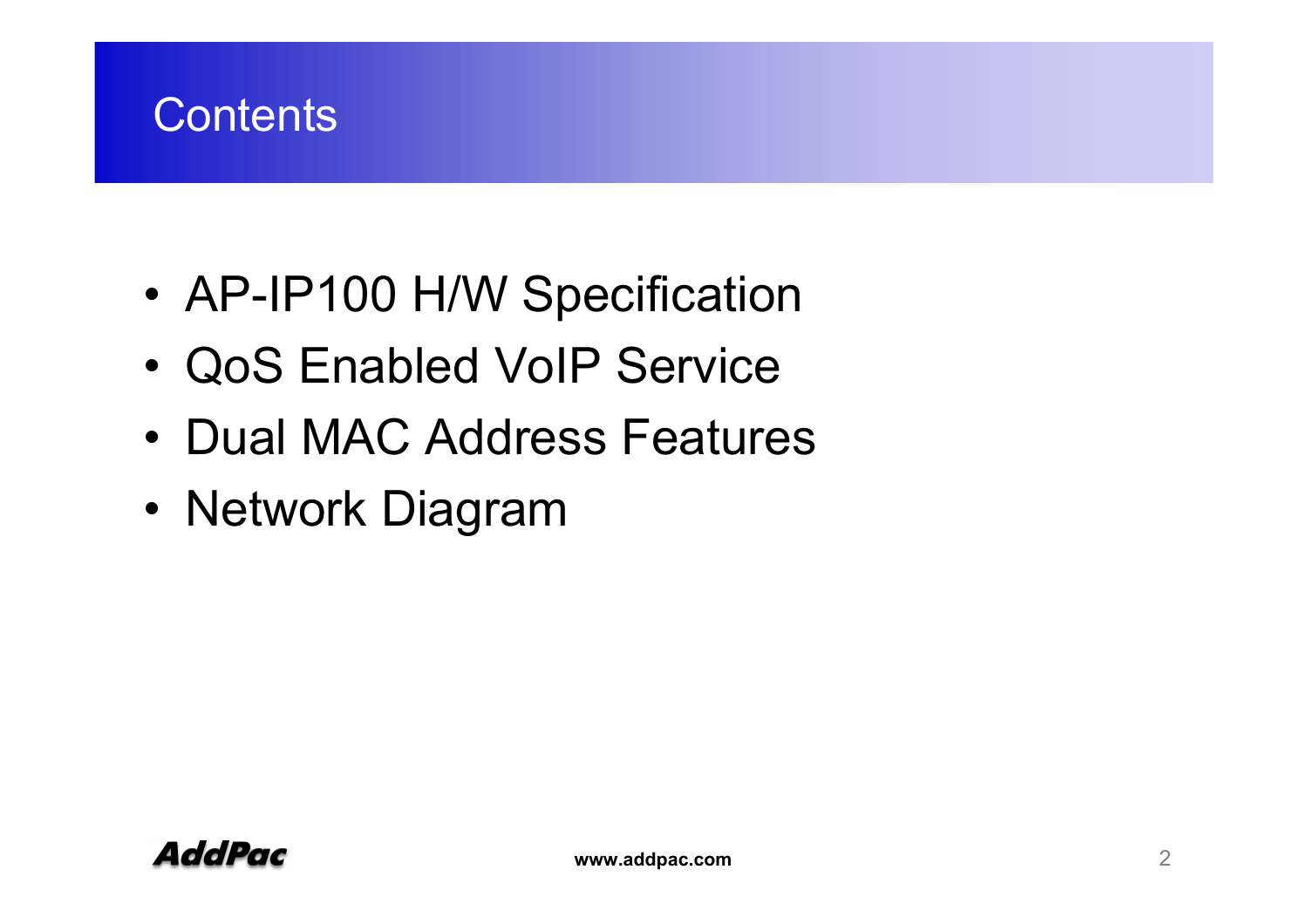## AP-IP100 H/W Specification

- • **RISC+DSP Microprocessor Computing Power (Dual Processor Architecture)**
- •**Optional FXO Interface for PSTN Backup : AP-IP100E**
- $\bullet$ **Optional FXS Interface for FAX, Phone : AP-IP100B**
- $\bullet$  **High quality Audio and Voice Interface**
	- Stereo Audio Input Connector
	- Stereo Audio Output Connector
- • **Network Interface**
	- Two(2) 10/100Mbps Fast Ethernet
- $\bullet$  **LCD Window : 66.54mm x 33.26mm(Active Area) Graphic LCD**
- **Power Supply**
	- External Power Adaptor (5V, 2A)

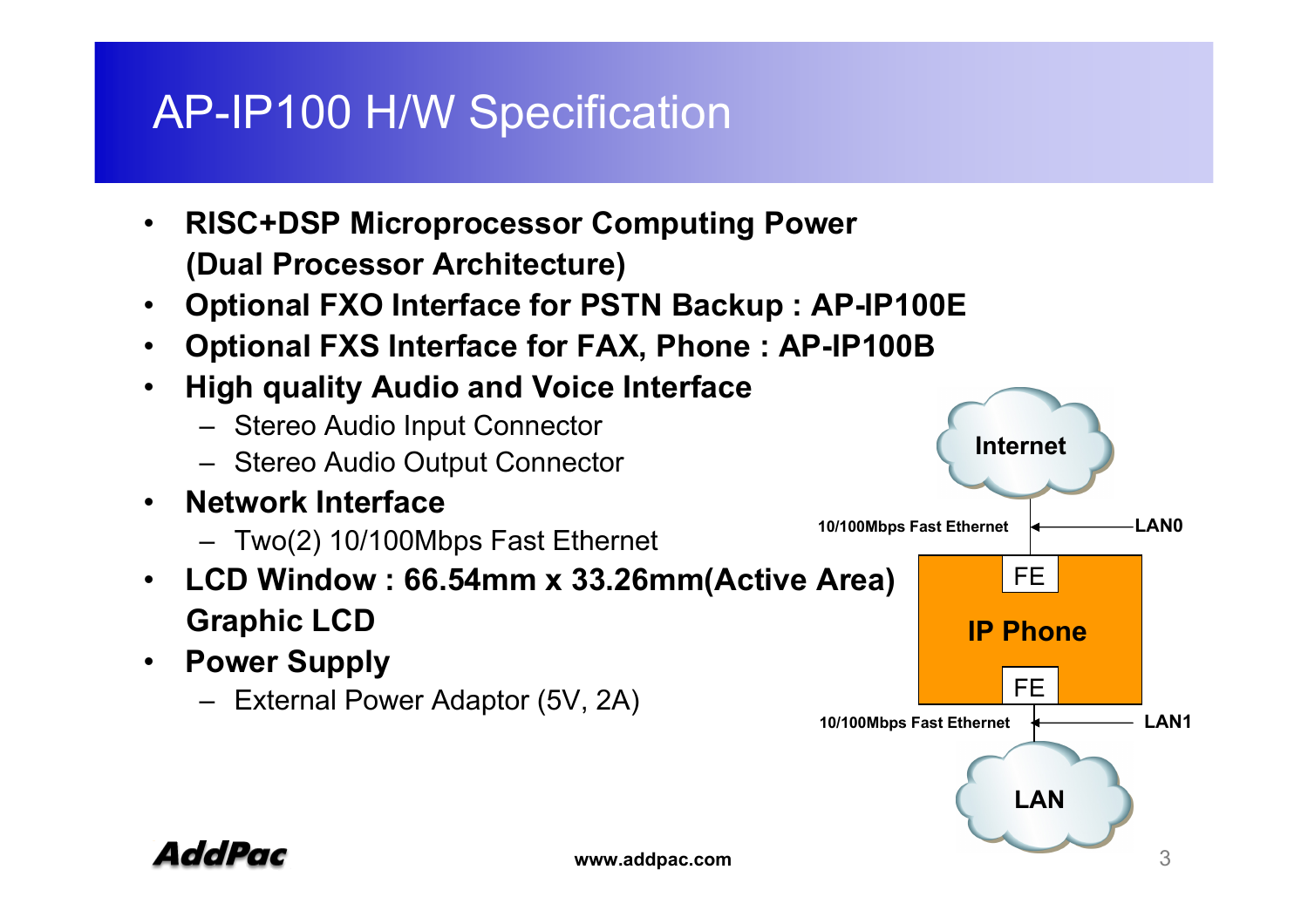#### QoS Enabled VoIP Service

- AddPac VoIP Gateway supports Two(2) Ethernet Interface for LAN traffic such as Personal Computer.
- Some ISP want to provide the QoS Enable Network Service for High Quality VoIP Service.
- QoS Enabled Network Service for Real-Time Traffic such as Voice over IP traffic
- Best Effort Network Service for Normal Data Traffic such as Web, Email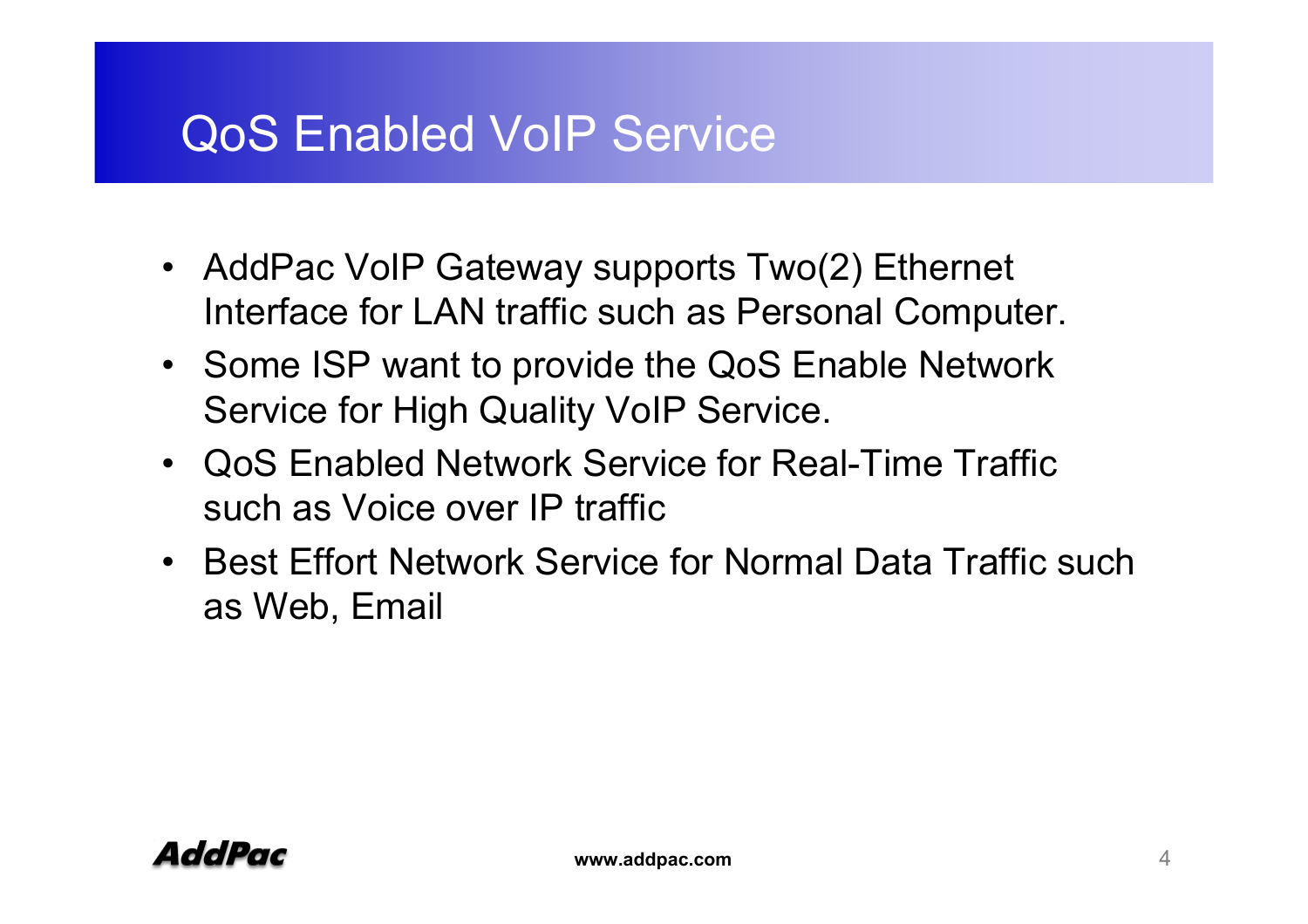#### Dual MAC Address Features

- Normally working at PPPoE Environment (DHCP also possible)
- PPPoE Server(NAS) has 2 service (voice & data)
- Gateway support 2 MAC Address
	- Real MAC Address
	- Virtual MAC Address
- The User set the virtual MAC address at Ethernet Subinterface
- Gateway Get Public Address using PPPoE with different PPPoE Service Name

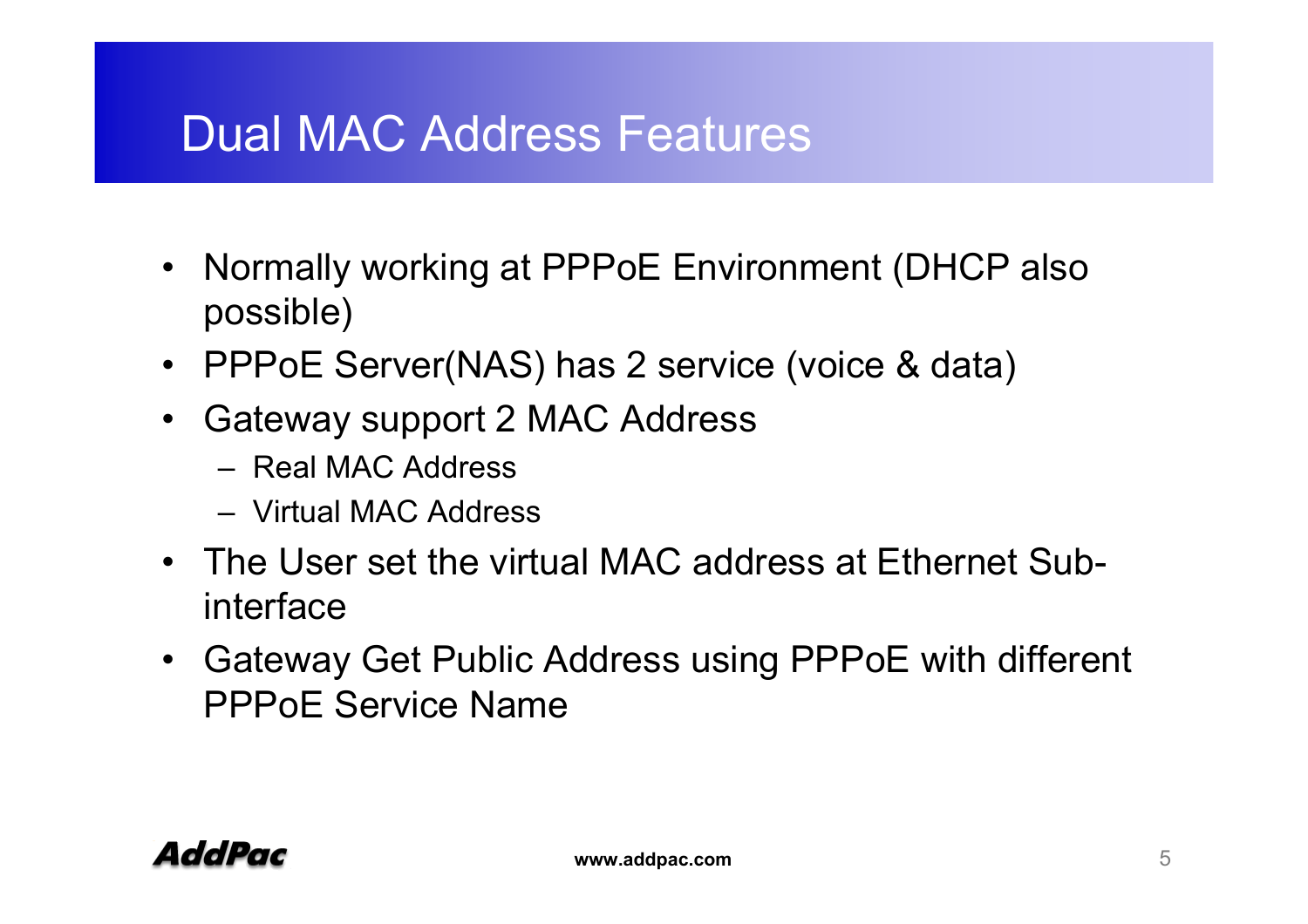## Network Diagram